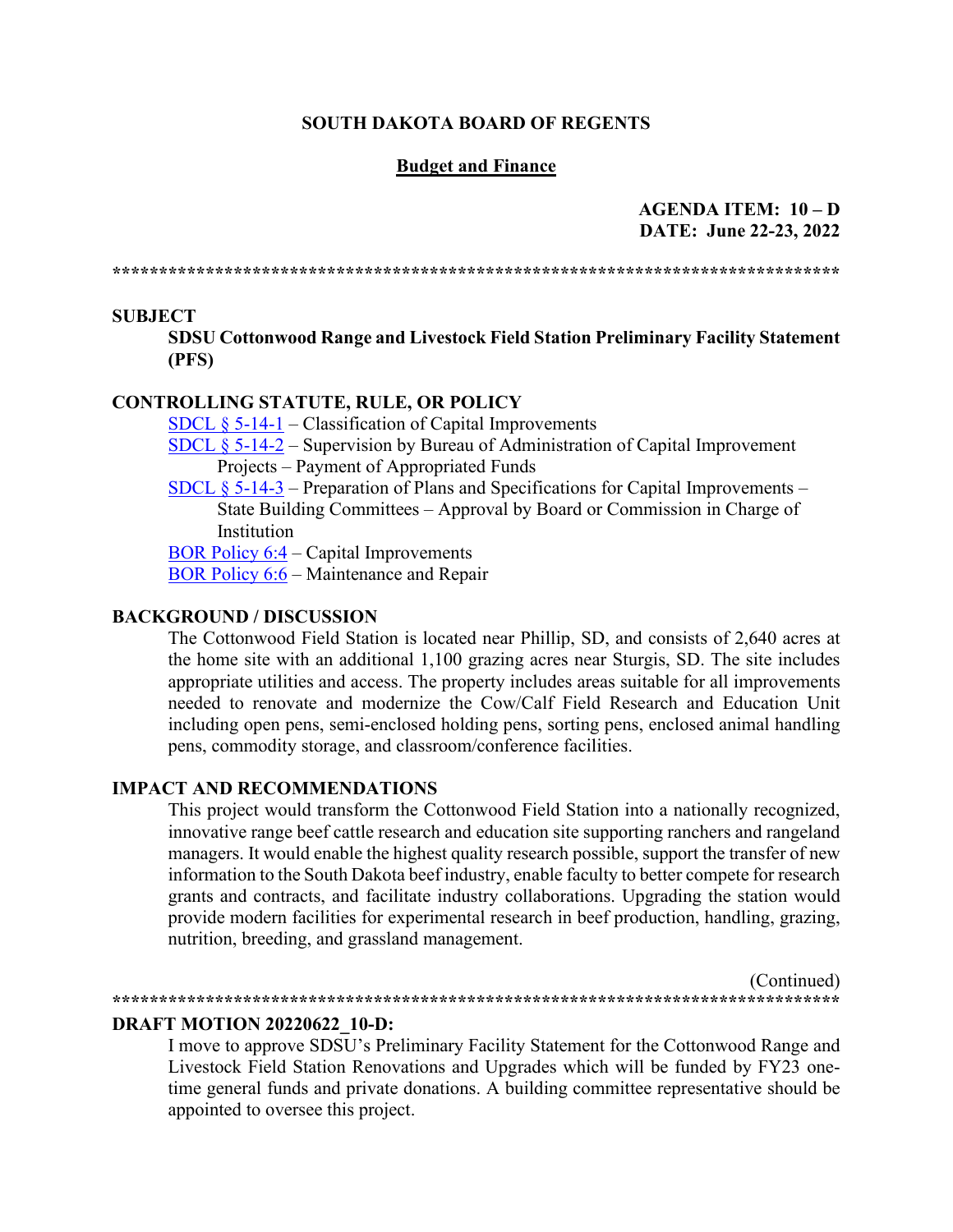SDSU Cottonwood Range and Livestock Field Station Preliminary Facility Statement (PFS) June 22-23, 2022 Page 2 of 2

SDSU requests approval of this Preliminary Facility Statement to complete planning and construction of the Cottonwood Range and Livestock Field Station renovations and upgrades. We request the appointment of a building committee and selection of design/build consultants to provide design and construction services for this project.

#### Proposed Funding Source(s)

Legislative approval was granted for this project through Senate Bill 84 (SB84) during the 2022 legislative session. SB84 authorized \$6.0 million in general funds. The project would be funded by the FY23 one-time general funds and private donations.

#### **ATTACHMENTS**

Attachment I – SDSU Cottonwood Range and Livestock Field Station Renovations and Upgrades Preliminary Facility Statement (PFS)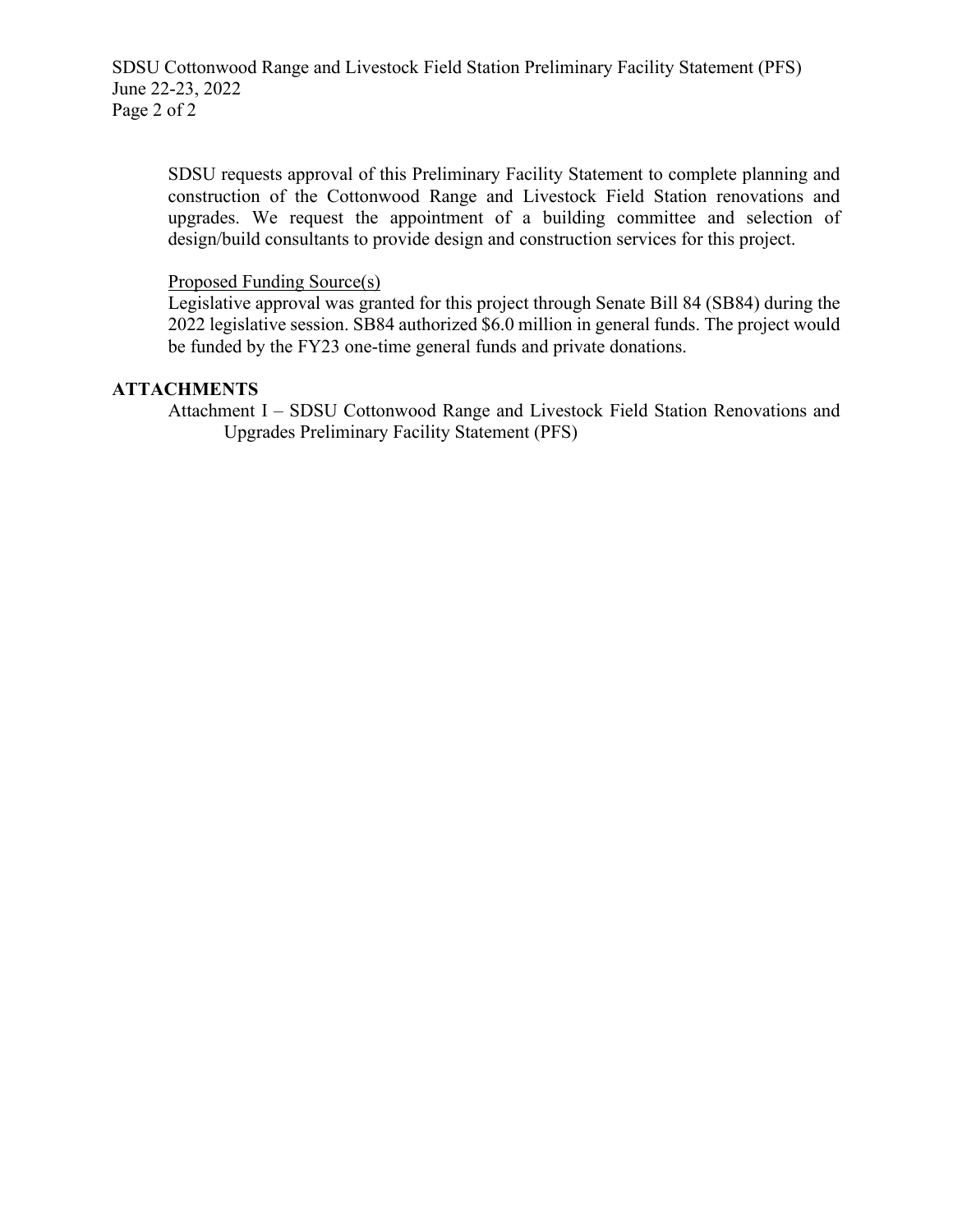## **PRELIMINARY FACILITY STATEMENT FOR**

# **SOUTH DAKOTA STATE UNIVERSITY COTTONWOOD RANGE AND LIVESTOCK FIELD STATION RENOVATIONS AND UPGRADES; PHILIP, SD**

## **DATE: April 5, 2022**

**SDSU requests approval of this Preliminary Facility Statement to complete planning and construction of the Cottonwood Range and Livestock Field Station renovations and upgrades. We request the appointment of a building committee and selection of design/build consultants to provide design and construction services for this project.** 

## **1. GENERAL PROGRAMMATIC NEEDS TO BE ADDRESSED:**

This project would transform the Cottonwood Field Station into a nationally recognized, innovative range beef cattle research and education site supporting ranchers and rangeland managers. It would enable the highest quality research possible, support the transfer of new information to the South Dakota beef industry, and enable faculty to better compete for research grants and contracts, and facilitate industry collaborations. Upgrading the station would provide modern facilities for experimental research in beef production, handling, grazing, nutrition, breeding, and grassland management.

In addition to enhancing undergraduate animal science and natural resource management curricula, the field station would expand opportunities for graduate education and research. The multi-purpose building would support an expanded array of workshops, field days, and demonstrations to better serve the South Dakota beef industry. The modern facilities would enable expanded research in precision agricultural technology, sustainable strategies, genetics, general nutrition, and production efficiency that is currently limited in the outdated facilities. The new replacement building would also enhance the transfer of technology and information to the producer through demonstrated experience and to future producers through 4-H and Future Farmers of America youth programming. Finally, a new partially enclosed feedlot would enhance research and training capabilities.

## **2. ANALYSIS OF THE STUDENT BODY OR CONSTITUENTS TO BE SERVED:**

With over 80 years of recorded pasture stocking density data, the Cottonwood Field Station unit plays a vital role in the research of traditional livestock and grassland management practices with innovative precision agricultural technologies for the promotion of sustainable, regenerative, and profitable range livestock production systems for the benefit of Western South Dakota range beef producers.

Graduate students and researchers gain hands-on education in precision technology, beef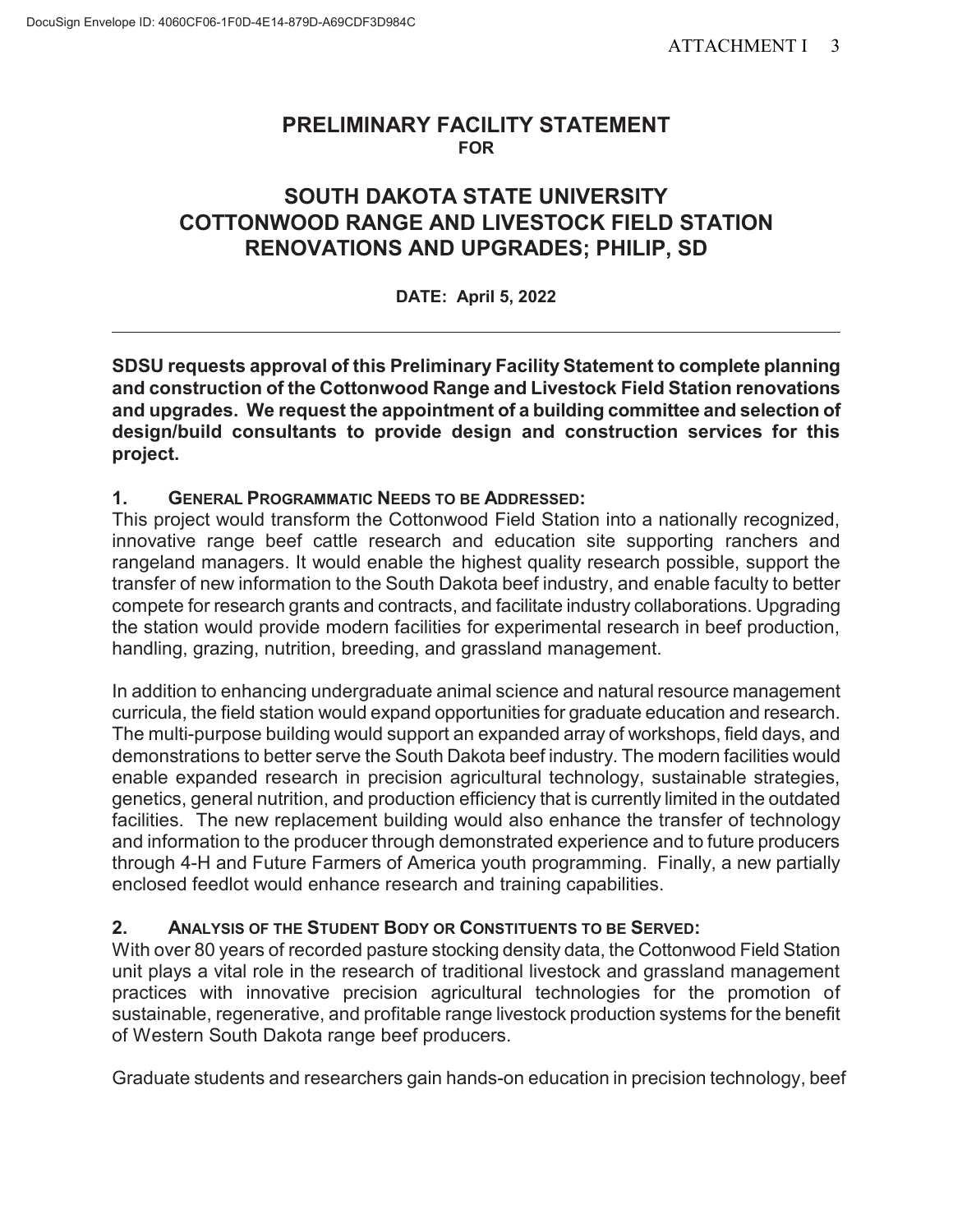nutrition, management, breeding, genetics, cattle evaluation, animal welfare, and lowstress handling. Local K-12 schools, 4-H, and FFA students would have the opportunity to learn about agricultural research, and utilize the modern facilities annually for workshops, judging contests, and other scholastic programs.

## **3. ADDITIONAL SERVICES TO BE OFFERED:**

The upgrades would be designed to model low-stress animal handling which cannot be carried out with the current facilities. The upgrades would allow for research related to precision technology to transform it into a modern "laboratory" that would enhance the ability to address challenges facing range beef cattle producers and grassland managers. The expanded modern facilities would increase the competitiveness of faculty for grants, contracts, and industry collaborations and be a magnet for outstanding students and faculty.

## **4. COMPLIANCE WITH CAMPUS MASTER PLAN:**

The upgraded facility aligns with the university's strategic plan. The facility would enhance the research and outreach capabilities of the university. It would further advance the goals of the university to remain the flagship research institution in the State of South Dakota, provide contemporary educational opportunities to students, and attract renowned faculty in their fields of study.

## **5. ANALYSIS OF NEEDS ASSESSMENT BASED ON THE FACILITIES UTILIZATION REPORT:** Not applicable

# **6. LOCATION:**

The Cottonwood Field Station is located near Phillip, SD, and consists of 2,640 acres at the home site with an additional 1,100 grazing acres near Sturgis, SD. The site includes appropriate utilities and access. The property includes areas suitable for all improvements needed to renovate and modernize the Cow/Calf Field Research and Education Unit including open pens, semi-enclosed holding pens, sorting pens, enclosed animal handling pens, commodity storage, and classroom/conference facilities.

# **7. REALLOCATION OF OLD SPACE, IF ANY:**

The Cottonwood Field Station underwent minor renovations in 2013 that included a new office, shop, hoop structure, and existing horse barn renovations. In 2020 a severe windstorm destroyed the hoop structure and damaged many structures including the calving barn, working barn, windbreaks, and holding pens. The damage has created life and animal safety concerns and limited research capabilities.

In addition to new facilities, the work at Cottonwood Field Station would include upgrades to existing facilities. The working barn, feedlots, and holding pens would benefit from upgrades to increase animal welfare and handling.

## **8. PROPOSED FUNDING SOURCE/SOURCES:**

The project would be funded by FY23 one-time general funds and private donations.